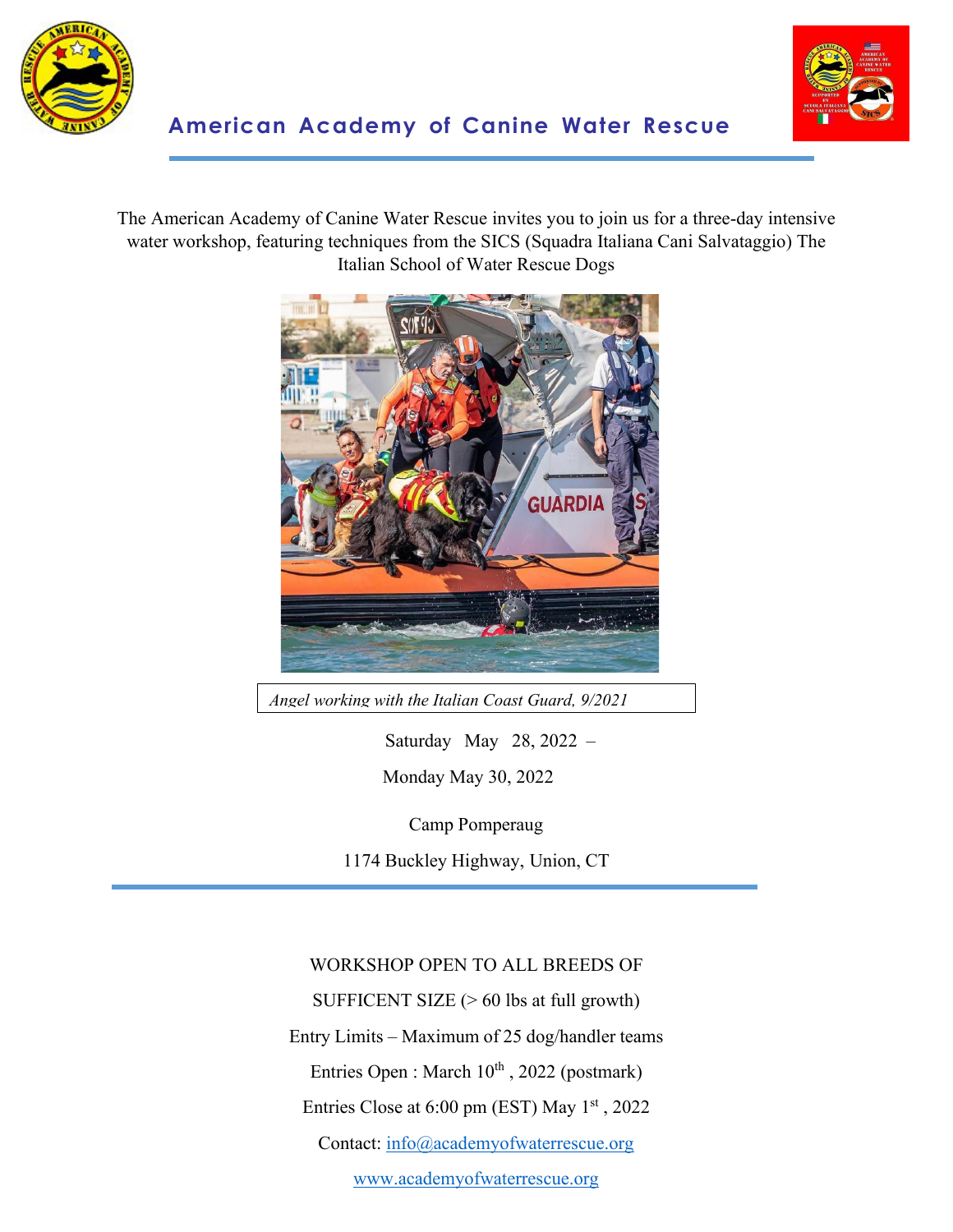

Instructors:

Maria Gray, SICS and AACWR George Abraham, SICS and AACWR Kate Abraham, SICS and AACWR David Cashel, Trainer/Owner Paws in Play

Artemis Tsagarakis, Professional handler, trainer, and vet student, SICS

The American Academy of Canine Water Rescue (a non-profit organization) is hosting its third workshop, our mission is to foster the canine/human bond and train dogs and handlers to understand the actual techniques and methodologies involved in real-life water rescue, not just water work as sport. Based on the training our team members and their dogs have received in Italy from SICS we strive to replicate this training here in the USA. The water workshop will expose you and your dog to radically different training styles from what we currently do here in America and allow you the opportunity to work directly in the water with your dog, utilizing the specially designed canine life jacket from Italy which permits (with training) you to steer your dog, almost like a jet ski. These patented and specially designed water flotation devices (Delphinus Harness, Kong USA) will be available for fitting, training, and purchase,



## RULES:

Each entrant is responsible for providing a collar and a leash. Water gear, wetsuit, water shoes and a USCG approved life jacket are required for the handler.

## **Aggression Policy**

The instructors may ask a dog/handler team to leave the workshop if they feel there is evidence of dog on dog or dog on human aggression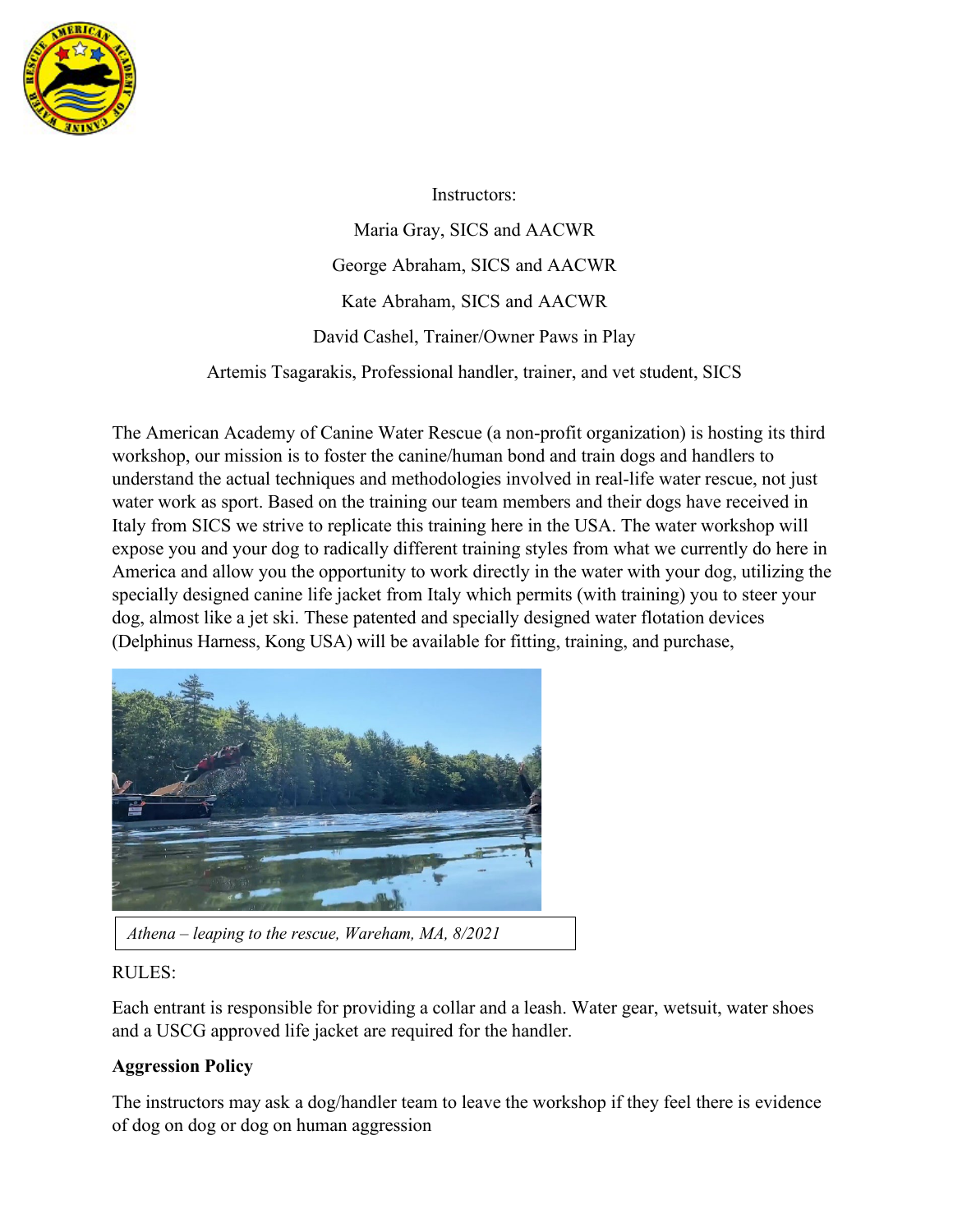#### Entry Fees and Policies

There is an entry fee of \$500.00 for the workshop (no discount for single days, as we are hosting the instructors and need to cover the workshops cost, each slot is valuable) per handler/dog team. Spectators without a dog are \$250.00 for the workshop. The workshop is limited and will be filled on a first come basis. The entry form enclosed must be completed and mailed to:

Maria Gray, 22 Red Pine Lane, Wareham, MA 02571. Make checks payable to"The American Academy of Canine Water Rescue"

Entries will be accepted by mail only and must be postmarked between the opening and the closing date. The opening date is March 10th, 2022 the closing of entries May  $1<sup>st</sup>$ , 2022 at 6:00 pm EST. Late entries will be returned.

If the number of entries exceeds the limit entries will be prioritized by postmark to fill the remaining slots. If your entry is not accepted your check will be returned.

Confirmation of entries will be made by email, please make sure to include your email on the entry form.

### **An intake-form will be emailed to all those who are in the workshop confirming your spot, but contingent upon completion of the form.**

#### ELIGIBILITY:

This workshop is open to **all-breeds** who will reach a grown body weight of 60 lbs or more.

# *NO BITCHES IN SEASON ARE PERMITTED AT THE WORKSHOP without advanced notice*

#### REFUNDS:

Once you are accepted in the workshop there are no refunds. Prior to closing date, a full refund can be issued if the entrant contacts the Academy with that request.



*Oakley and Angel on a RHIB, Lake Garda, Italy, 9/2021*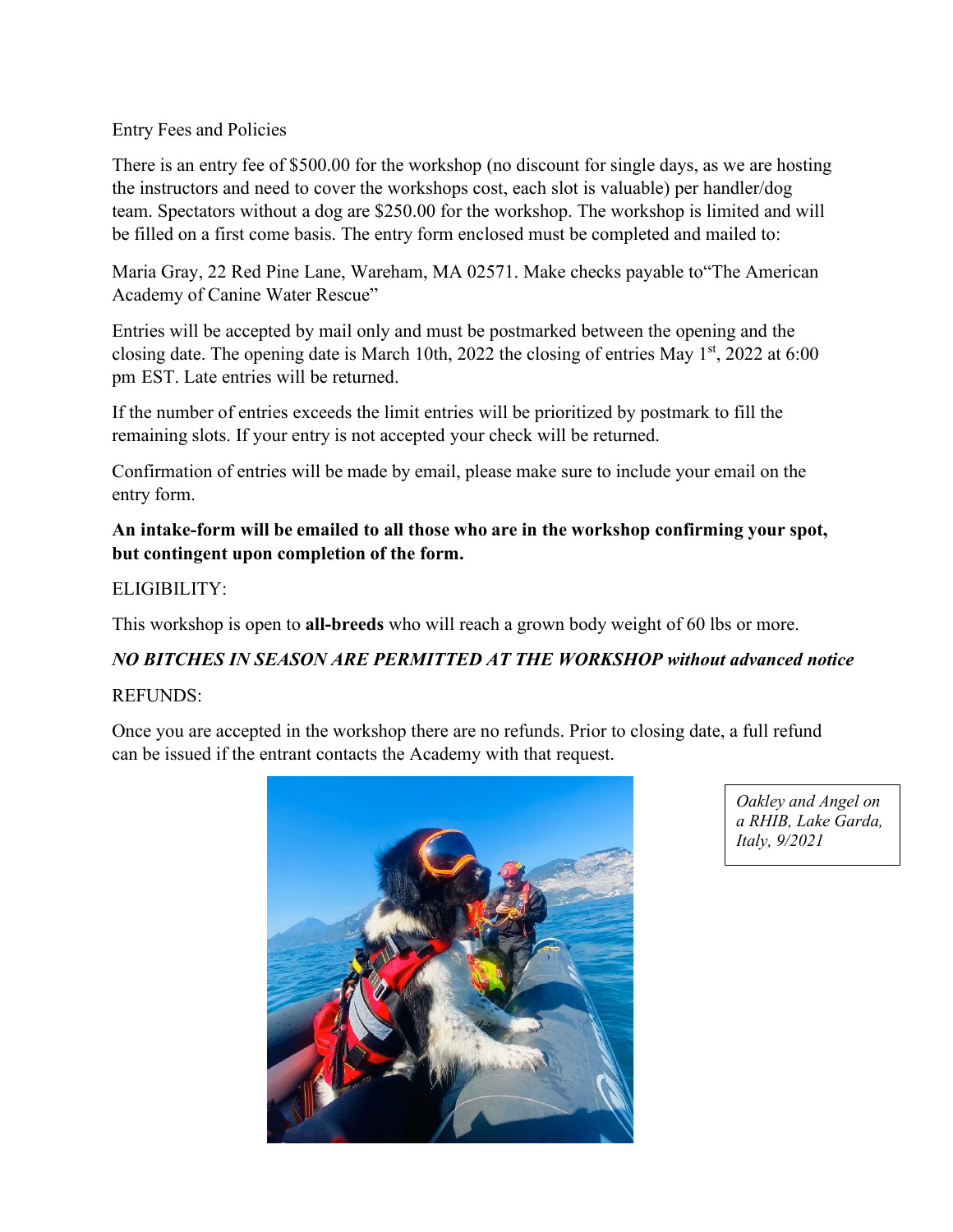

## **CAMPSITE**

CAMP POMPERAUG, 1174 Buckley Highway, Union CT 06076



Camp Pomperaug has a large pond with a narrow, sandy beach that gently slopes into the calm water. This is a private pond and there are no public water activities going on during our workshop, however, there is local wildlife present, which should not be disturbed.

## **DIRECTIONS:**

From the North, take Rte. 84, take Exit 74, CT 171 exit toward Union/Holland MA. Turn left on Holland Rd. CT 171. Take the 1st left onto CT-171/Holland Rd. Continue to follow CT-171. Turn right onto CT-171/Buckley Hwy. From the South take Rte. 84, take Exit 74, CT 171 exit toward Union/Holland, MA. Turn right on CT-171. Turn right onto CT-171/Buckley Hwy. Look for 1174 Buckley Highway.



## **ACCOMODATIONS/MEALS:**

Rustic cabins are available for you and your dog/s – toilet facilities are available on-site

Continental breakfast provided daily, at 8 am

Dinner is not provided but there are plenty of local eating establishments